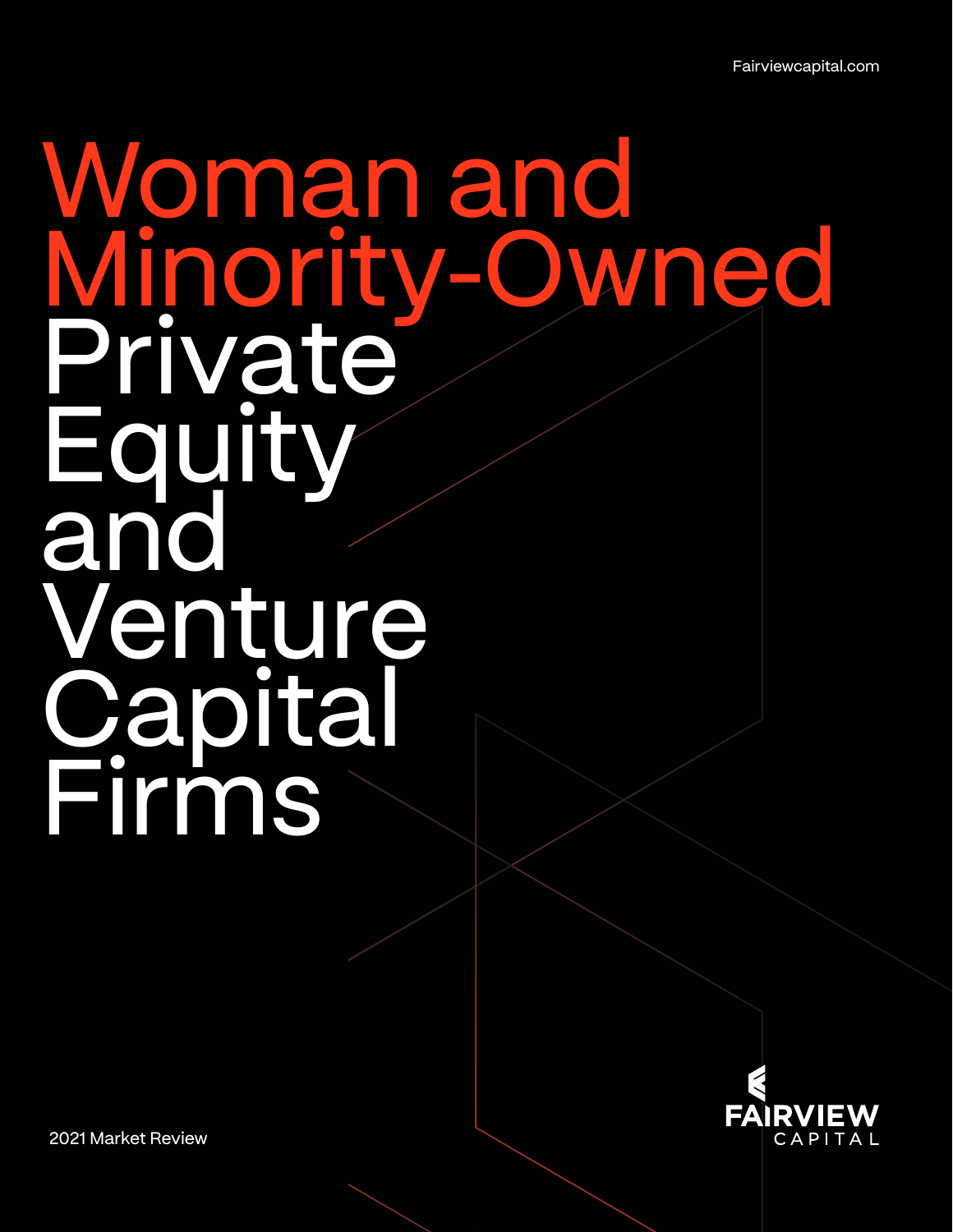# Introduction and Methodology

Fairview Capital has published its Market Review of Woman and Minority-Owned Private Equity and Venture Capital Firms annually since 2014. We have actively invested with diverse managers in partnership with many of the nation's leading institutional investors for nearly 30 years. As a leader in the category, we aspire to see every institutional quality woman and minority-owned firm in the market every year. As a result, we believe we have built the most comprehensive database of diverse managers in the country. This proprietary database serves as the data source for this Market Review.

In the Review, we provide data on the universe of woman and minority-owned firms, particularly those actively raising capital in 2021 – representing the most current opportunity set for investors seeking to invest with diverse firms. The criteria for classifying private equity or venture capital firms as

woman and/or minority-owned often varies. In this Market Review, we only consider institutionalquality private equity and venture capital firms that are majorityowned (>50%) by women and/or ethnic minorities. The firms must also be based in, and primarily investing in, the United States.

Investing with a prepared mind is critical to success in the private markets. In a market that can often be opaque, reliable data on the diverse manager market is often difficult to access. We believe that the data shared in this Market Review can continue to serve as a valuable tool to investors seeking to invest with diverse managers meaningfully. Fairview Capital provides the data in this Market Review openly to the public. **Should you utilize any of the statistics presented, please cite the source as Fairview Capital Partners, Inc.**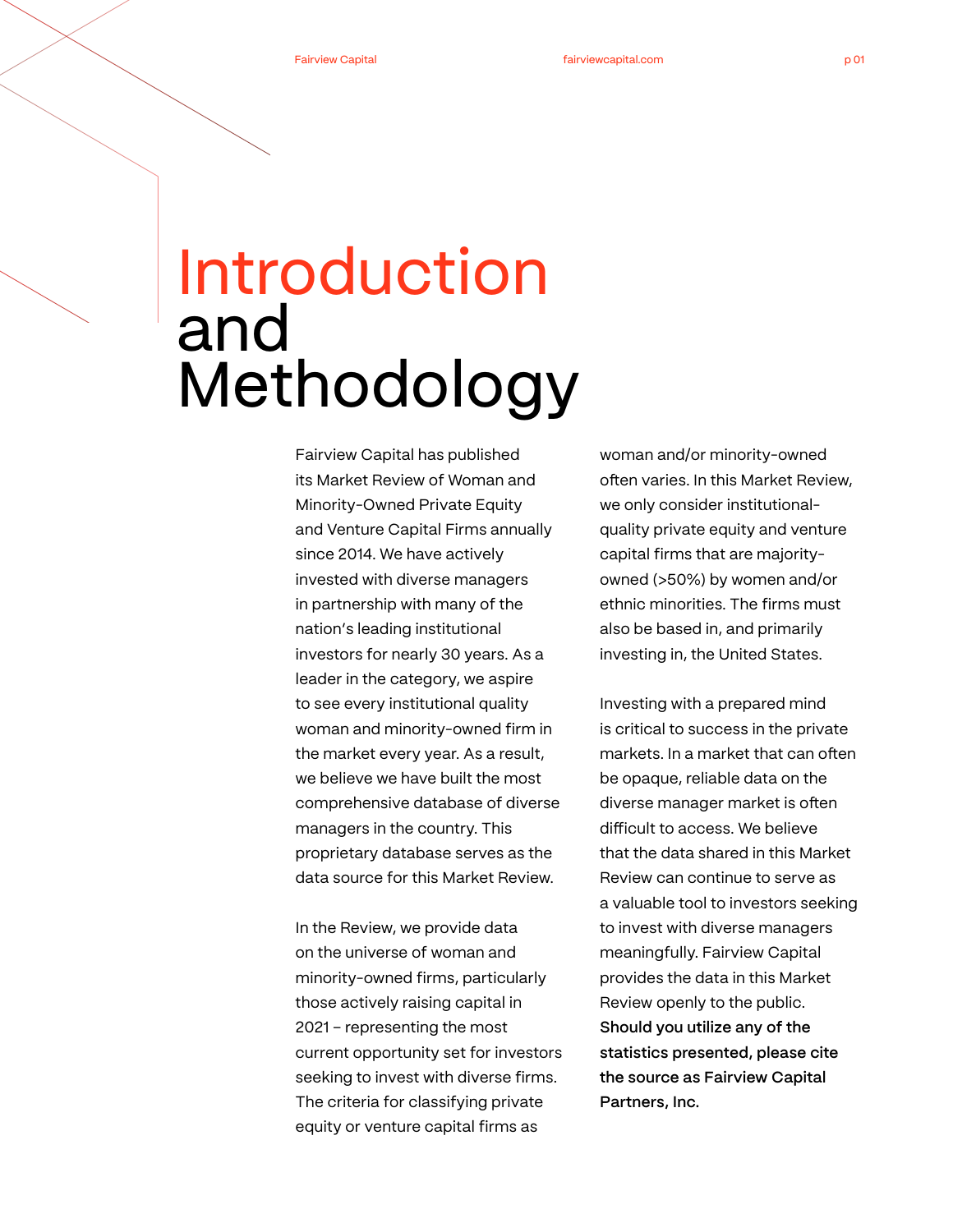### About Fairview Capital

Fairview Capital is a leading investment management firm with expertise in the most innovative segments of the private markets. The Firm builds portfolios targeting venture capital, diverse and emerging managers, and direct co-investments. Founded nearly 30 years ago by Laurence C. Morse, Ph.D., and JoAnn Price, Fairview Capital is one of the largest minority-owned investment companies in the United States with over \$10 billion in aggregate fund capitalization since inception. The firm invests on behalf of institutional investors, including the world's leading foundations, endowments, pension plans, and family offices. Fairview Capital is renowned for its entrepreneurial spirit, diverse leadership team, inclusive investment approach, and deep expertise that continues to shape the industry. Headquartered in West Hartford, CT, Fairview Capital also has an office in San Francisco. **For more information, visit fairviewcapital.com.** 

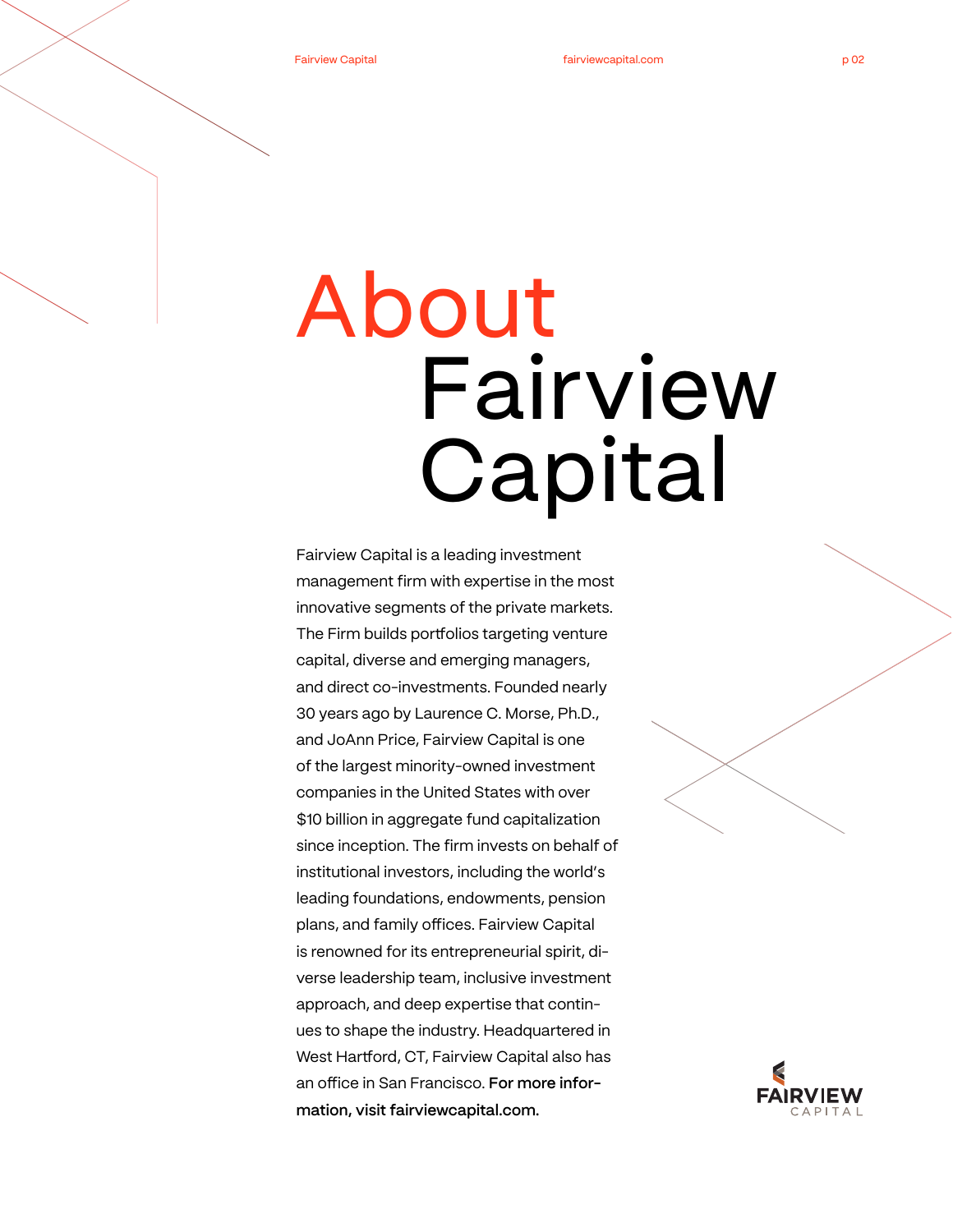### Executive Summary

In 2021, Fairview found that the universe of woman and minority-owned firms grew to 627 firms, up from 502 firms in 2020, representing an increase of 25% over the prior year. Fairview observed a record 280 woman and minority-owned firms in market raising capital during the year, up from 234 firms in 2020. In a year that featured record levels of capital inflows into the private markets, woman and minority-owned firms targeted 6% of the capital estimated to be raised by the private equity industry in 2021, up just modestly from 4% in 2020.

Based on the data in this year's report, it is clear that the opportunity set of diverse firms is large and dynamic. In addition to broader data and market characteristics, we share segmentations of our data by ethnicity and gender. We also present data on the multiplier effect – the higher levels of diversity typically found in the portfolio companies of diverse managers. This often occurs organically as a result of diverse managers being more inclusive of diverse founders and portfolio company leadership.

**The findings in this report include the following:**

woman and minority**woman and minority**- **owned firms in market raising capital** 

**Fairview observed a record 280 woman and minority**-**owned firms in market raising capital during the year, up from 234 firms in 2020**.

**175 first**-**time woman and minority**- **owned funds**

**In 2021, a record 175 first**-**time woman and minority**-**owned funds were in market raising capital, representing 63**% **of the opportunity set**.

**\$ 100M median target fund size** 

**With a median fund size of** \$**100 million, the woman and minority**-**owned fund opportunity set significantly skews towards smaller funds**.

of woman and minority**of woman and minority**- **owned firms were raising venture capital funds**

**The diverse manager investment opportunity is increasingly found in venture capital, with 76**% **of woman and minority**-**owned firms raising venture capital funds during the year, up from 72**% **in 2020**.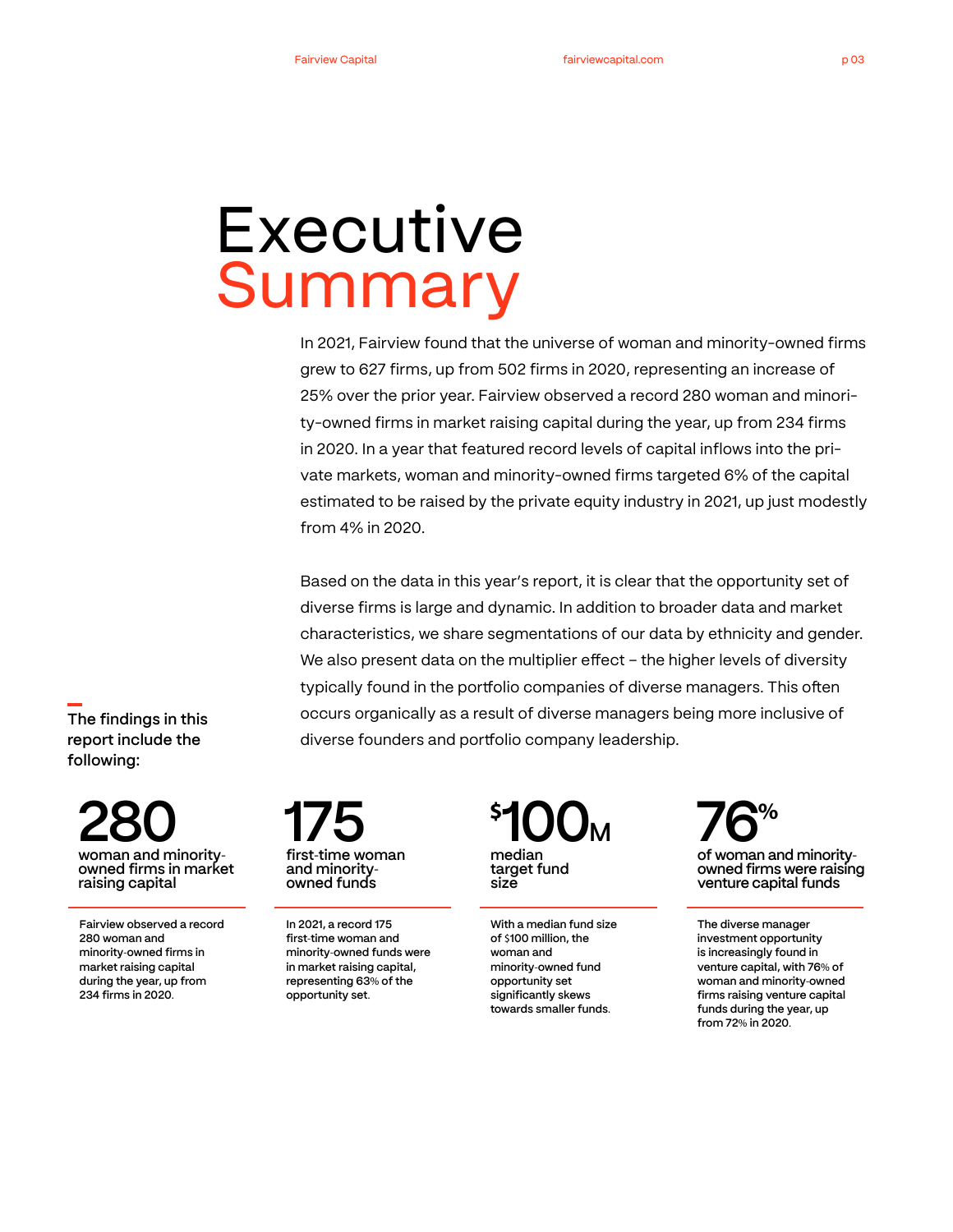#### The universe of woman and minority-owned firms continues to grow rapidly



Exhibit 1: Universe of Woman and Minority-Owned Private Equity Firms

> At the end of 2021, the universe of woman and minority-owned firms grew to 627 firms, up from 502 in 2020, a 25% increase. In 2014, there were just over 100 woman and minority-owned firms in the industry, meaning the universe has grown approximately 6x in size in seven years. The universe of woman and minority-owned firms has been growing at a substantial 28% compound annual growth rate over that timeframe.

> The growth in the universe of woman and minority-owned firms continues to be reflective of the increasing level of diverse talent in the industry, many with the conviction to build their own firms. Motivation often comes from limited opportunities to advance careers at

tenured firms, and the desire to help reshape the industry by building a diverse firm from the ground-up with a culture that truly embraces diversity. Ironically, the pandemic disproportionately impacted new and diverse firms since new firms became more difficult for most limited partners to diligence as processes shifted to virtual formats. Additionally, backing new managers was one of the first activities put on pause by limited partners, given the high level of market uncertainty. The persistent growth in the universe, despite the hurdles, is indicative of the strength of the motivation driving many diverse managers. Additionally, support systems such as advice and mentorship are increasingly accessible, as are firmbuilding resources and services.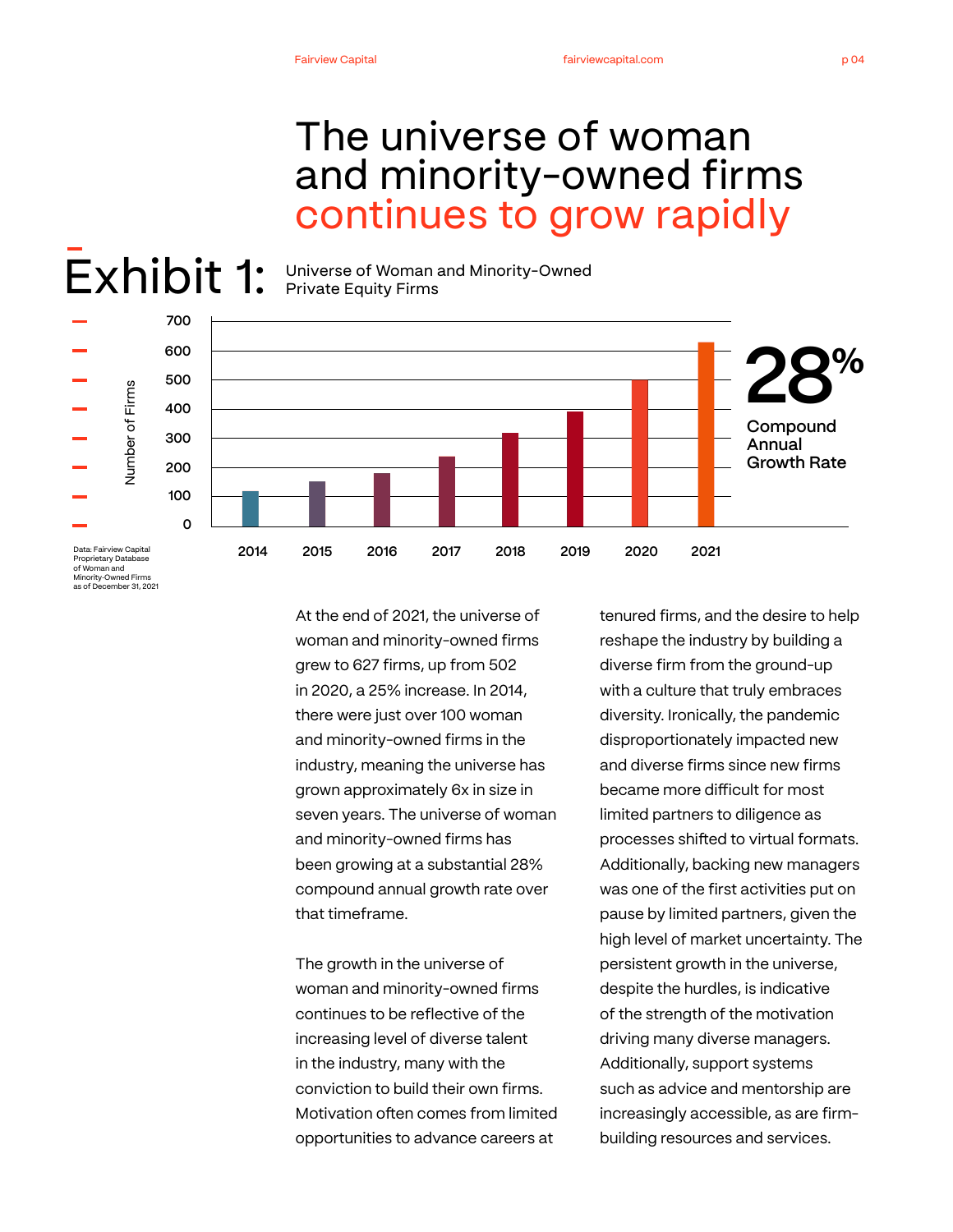# **The universe of woman & minorityowned firms has grown approximately 6x in just 7 years.**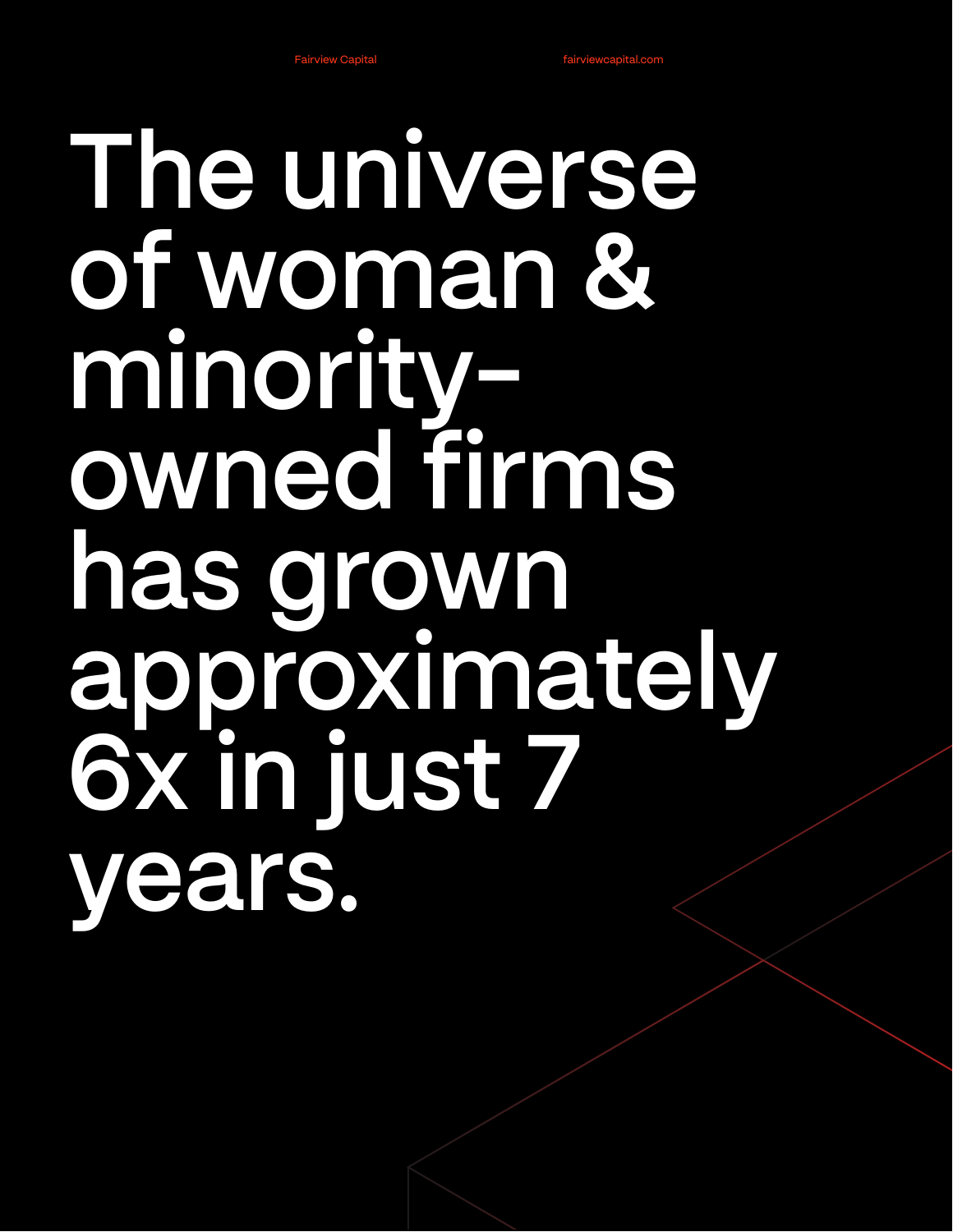Minority-Owned Firms as of December 31, 2021

### The vast majority of diverse managers are raising<br>first-time funds



### Exhibit 2: Fund Sequence of Woman and Minority-Owned

Growth in the universe of woman and minority-owned firms is driven by new firm formation, which is reflected in the number and proportion of first-time woman and minority-owned firms in the market. In 2021, a record 175 first-time woman and minority-owned firms were in market raising capital, representing 63% of the opportunity set. There has been a notable increase in first-time funds in market over the past two years, consistent with aforementioned trends.

First-time fundraises are known to be challenging and time-consuming, particularly for diverse managers. Moreover, these firms typically don't pursue traditional approaches to fundraising, meaning many fall below the radar of larger institutional investors and consulting firms. While investors often associate first-time funds with lack of experience or track records, Fairview has observed a notable rise in the quality of track records and experience of first-time funds in recent years.

Additionally, the number of experienced woman and minority-owned firms has never been greater. The year 2021 featured more experienced diverse managers in market than ever before, meaning ample opportunity exists to invest with diverse managers for investors who are not comfortable taking first-time fund risk.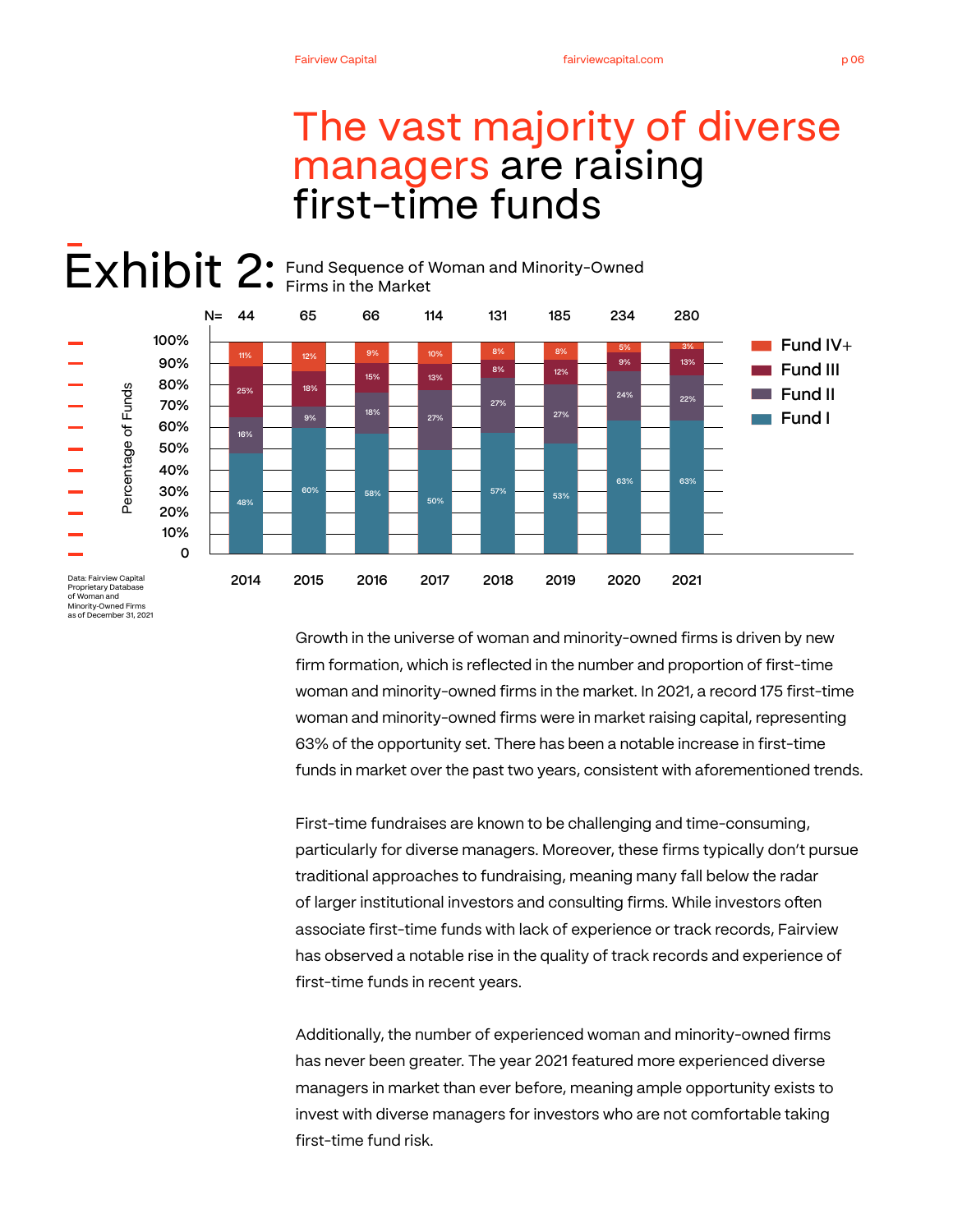### smaller funds Diverse firms raise

The median fund size for woman and minority-owned firms in the market in 2021 was \$100 million, up from \$75 million in 2020. In what was a record year for private equity fundraising, the median fund size industry-wide was \$170 million1 , demonstrating a distinguishable gap between diverse and non-diverse firms. Smaller fund sizes is one reason why diverse managers are often below the radar of many institutional investors and their consultants. Smaller fund sizes result in narrower fundraising processes and diverse managers often do not meet minimum size parameters implemented by institutional investors, including for emerging manager programs.

1 Pitchbook as of September 30, 2021

### Exhibit 3:

Fund Size of Woman-and Minority-Owned Firms in the Market

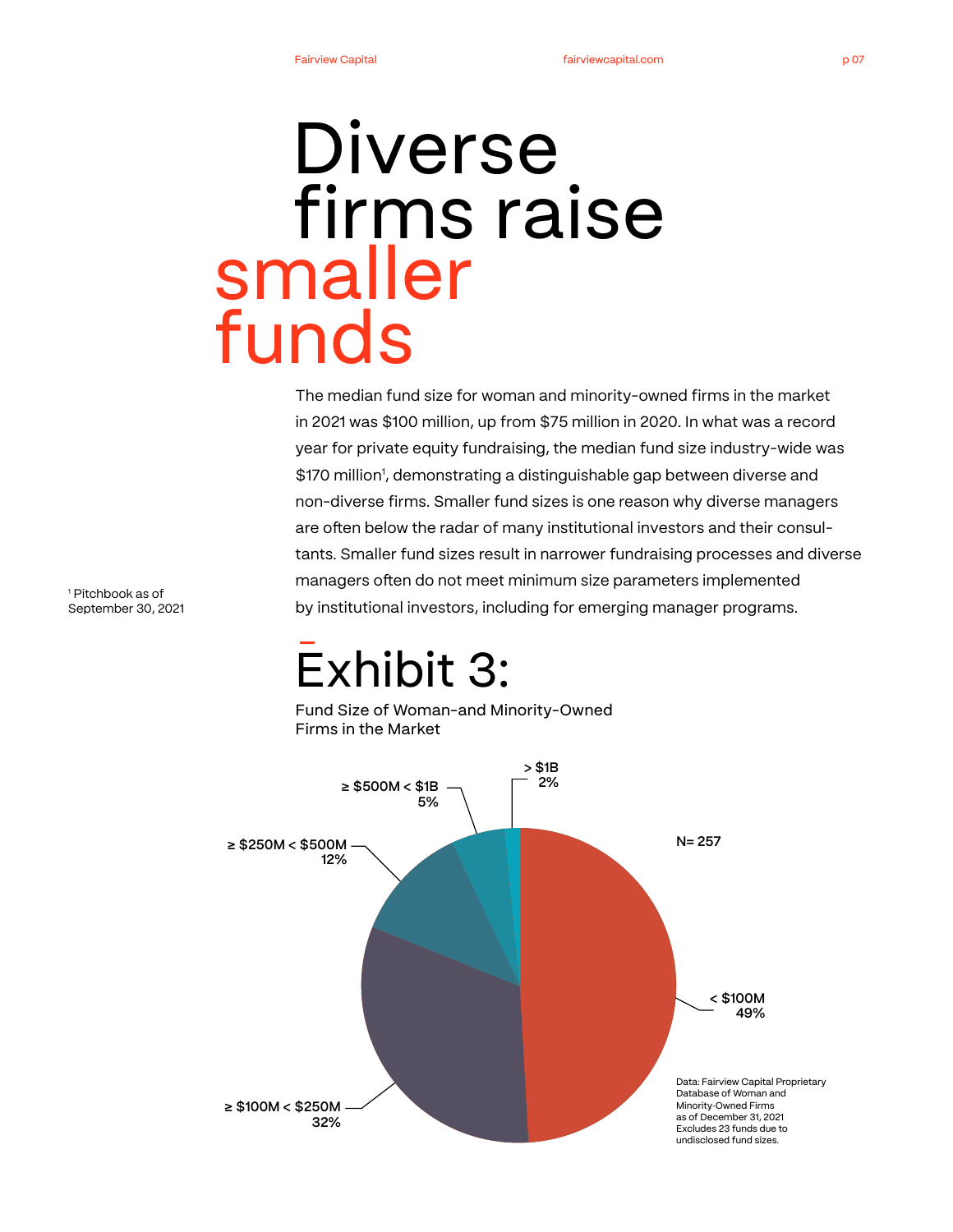# **New diverse firms are primarily launching venture capital funds.**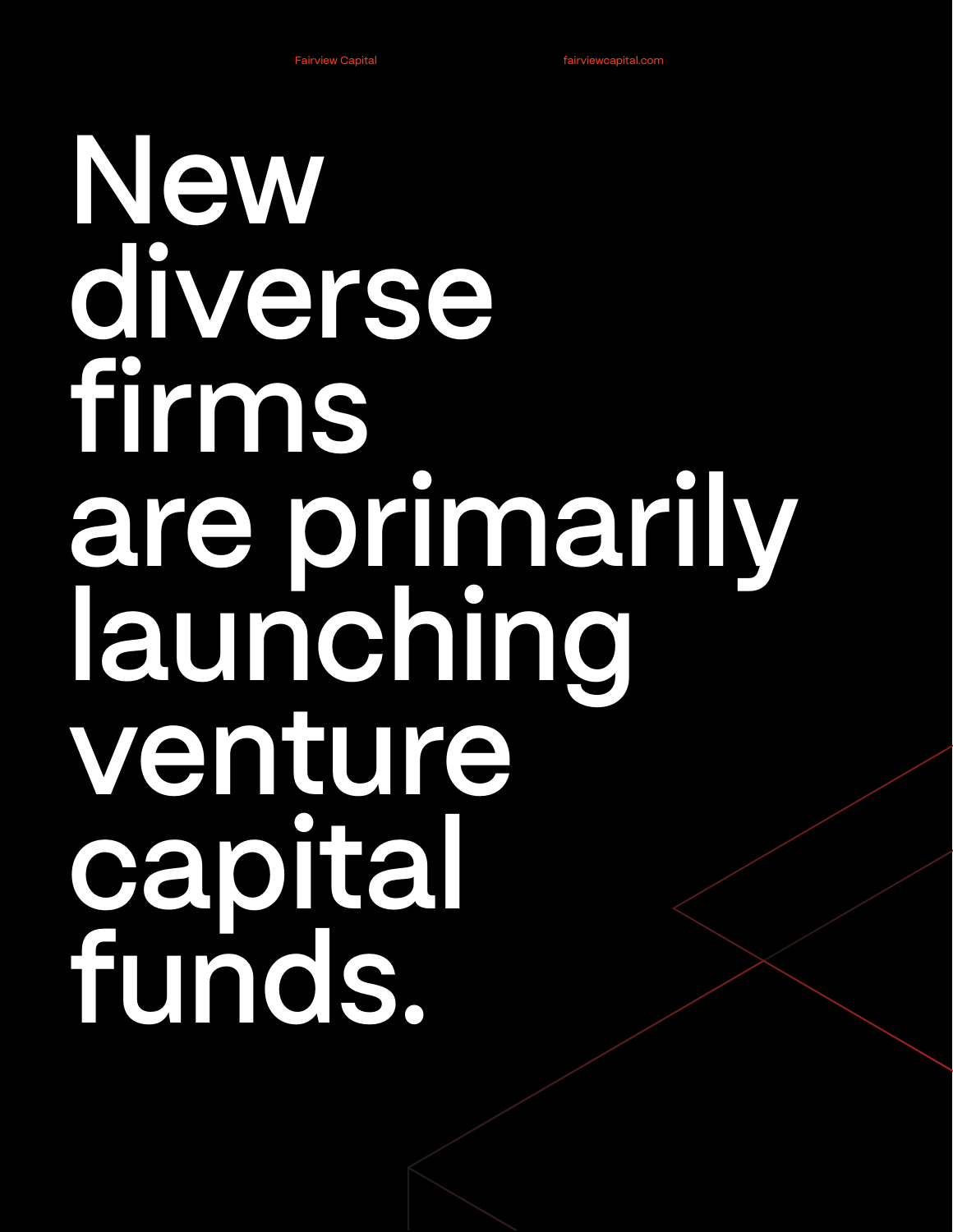### New diverse firms are primarily launching venture capital funds

as of December 31, 2021

In a continuation of a multi-year trend, the investment opportunity with woman and minority-owned firms is increasingly found in venture capital. In 2021, 76% of woman and minority-owned firms were raising venture capital funds, up from 72% in 2020. With venture capital representing the majority of the diverse manager opportunity set for the better part of a decade, it is clear that investors interested in allocating to diverse managers must be positioned well to invest in venture capital. Venture capital funds can be more challenging to evaluate than buyout and growth funds, and venture capital funds typically feature a higher dispersion of returns, placing even more importance on the quality of manager selection. Further, most woman and minority-owned firms raising venture capital funds are focused on early-stage strategies, often investing at the seed or pre-seed stage, offering potential investors the highest risks, but also the highest return potential. In 2021 there was a notable rise in woman and minority-owned firms focused on later stage venture capital opportunities. Founders of high-growth, later-stage technology companies are increasingly seeking diversity on their boards and in their cap tables.



A few diverse firms have built initiatives and funds around this trend, helping to diversify the boards and teams of these companies, while providing investors with access to highly sought-after investment opportunities. Sometimes, these firms will also allocate a portion of carried interest to support diversity-related causes. Notable examples of such funds raised in 2021 include the [Acrew DCF Fund](https://perspectives.acrewcapital.com/announcing-acrews-diversify-capital-fund-12179cfc4c07?gi=38b234efd8c2) and the [Base10 HBCU Advancement Initiative.](https://base10.vc/advancement-initiative/)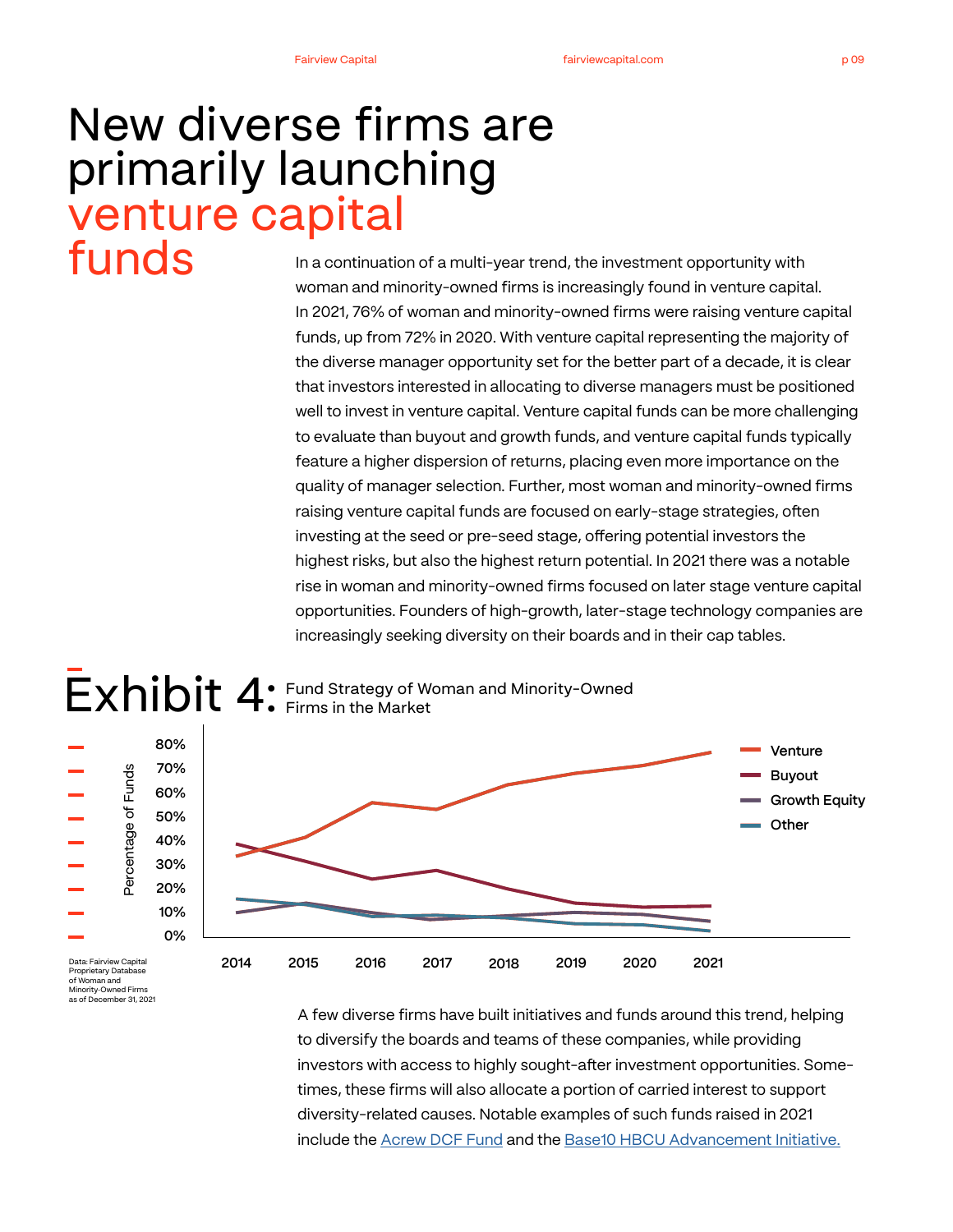### A majority of African-American owned firms are raising first-time funds

As the first anniversary of the racial justice movement sparked by the deaths of George Floyd, Breonna Taylor, and others passed, the market continued to spotlight African-American-owned firms in 2021. Many of these firms remain poised to leverage capital and market dynamics to be a positive force of change. **It was a record year for African-American-led firms, with 84 African-American owned firms in the market during the year, a 25% increase compared to the prior year. Also 87% of African-American firms in the market were raising a first-time fund.** Many African-American investment professionals embraced entrepreneurship by launching new franchises during the year, the highest of any other demographic.

Of the 84 African-American-owned firms raising capital during the year, 75% were raising venture capital funds, approximately in line with the universe of woman and minorityowned firms generally. Buyout strategies represented 15% of the African American firms in the market. The remainder were raising growth equity funds and other related investment strategies.

We have observed a growing proportion of African-Americanled firms exclusively targeting traditionally underrepresented entrepreneurs, and often African-American entrepreneurs specifically, in order to accelerate their goals of growing a more equitable ecosystem. Most also invest at the early stage. However, we are also beginning to see more firms emerge with similar targeted strategies at the growth and buyout stages. Across the industry, African-American firms and professionals are also tapping into the power of community by leveraging professional networks like **BLCK VC** for mentorship, coaching, training, and relationship building.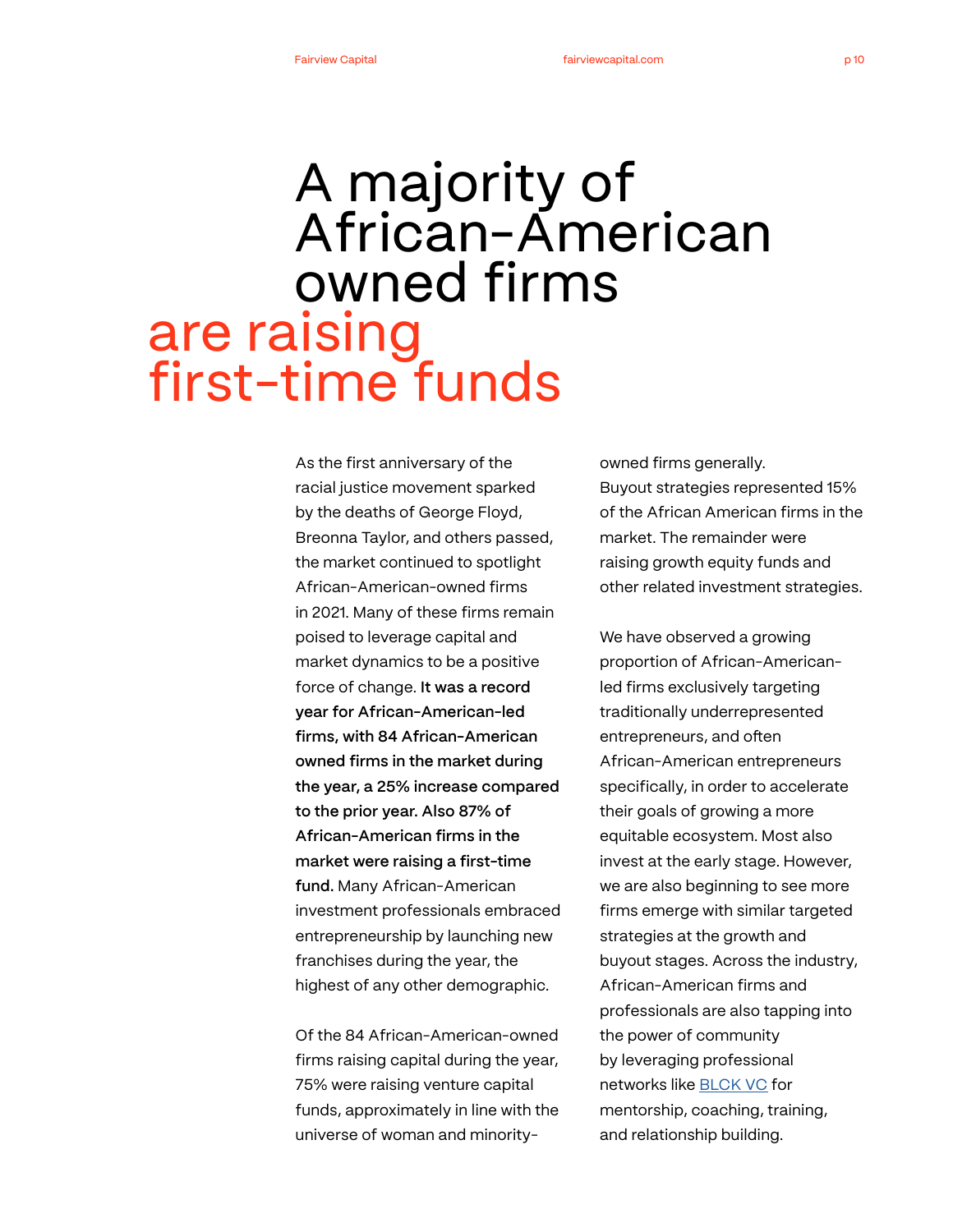## **A record 84 African-American-led firms were in the market during the year, a 25% increase**  from the **prior year.**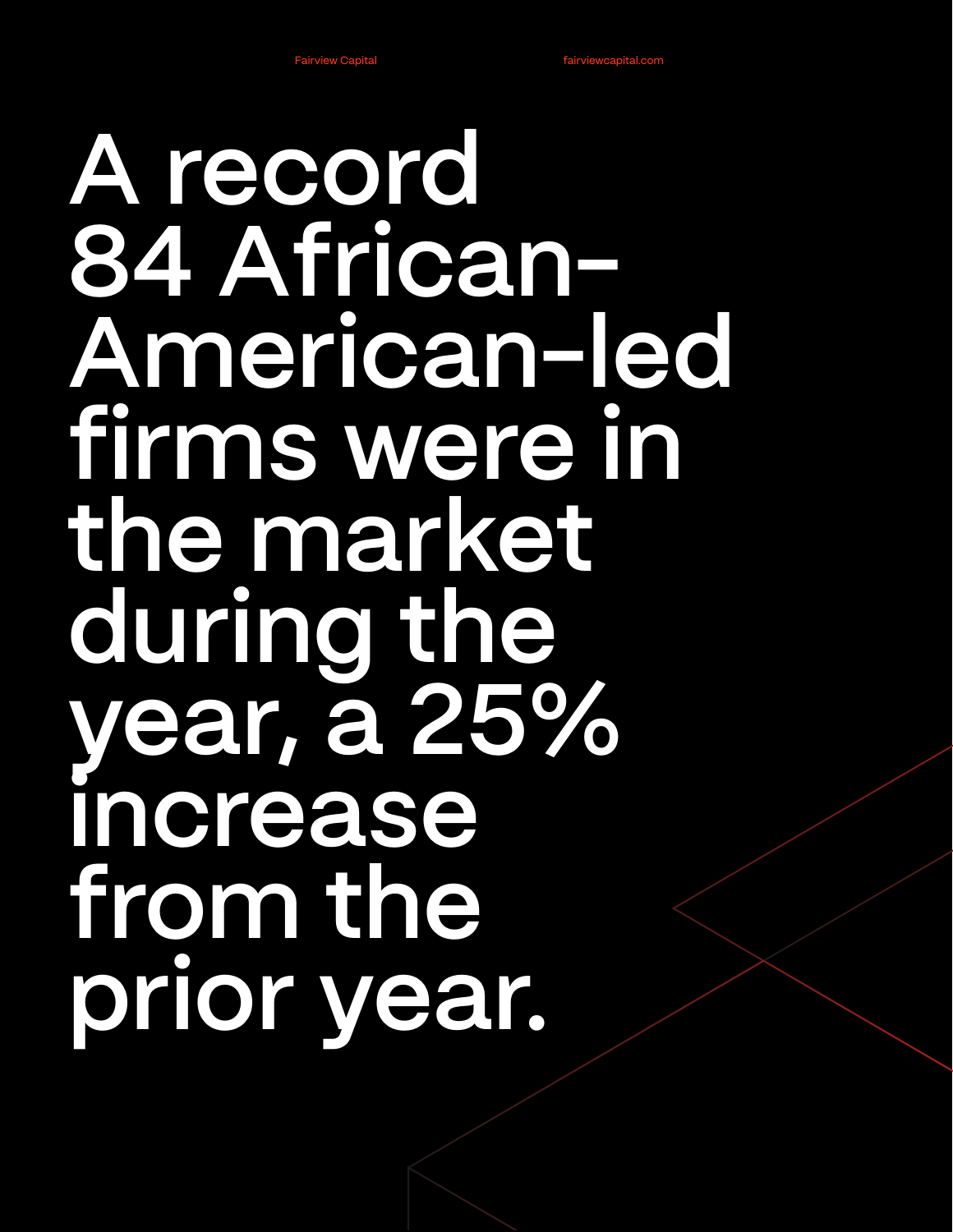### Hispanic-owned firms are severely underrepresented but have had greater success closing first-time funds

Hispanic-led firms, which comprise 15% of all woman and minority-owned firms, remain significantly underrepresented. Approximately 71% were raising venture capital funds, and 17% of Hispanic-owned firms were raising capital for a buyout strategy, above the 14% rate for the broader universe of woman and minority-owned firms. We observed many Hispanic-owned firms investing in fragmented lower middle market industries, often partnering with Hispanic entrepreneurs, executing roll-up strategies, and growing companies into platform leaders. Target industries include consumer, healthcare, and industrials with technology as a value creation lever across legacy businesses. Hispanic-owned firms are showing early indications that, compared to other demographics, they have greater success closing first-time funds. Although the universe of Hispanic-owned firms is proportionally small, approximately 44% were in market raising a subsequent fund. Despite these trends, Hispanic-owned firms (across all strategies) were only targeting a \$100 million median fund size in 2021.

The subset of Hispanic-owned venture capital firms were targeting a median fund size of \$50 million, and approximately half were raising first-time funds. Although Hispanic investors are significantly underrepresented in the venture capital industry, we observed more experienced talent in the market this year than ever before, including over a dozen second and third-time funds. Many Hispanic-owned firms have adopted broader Latin American and cross-border strategies to double down on the large and growing Hispanic consumer market where they often have unique insights and access.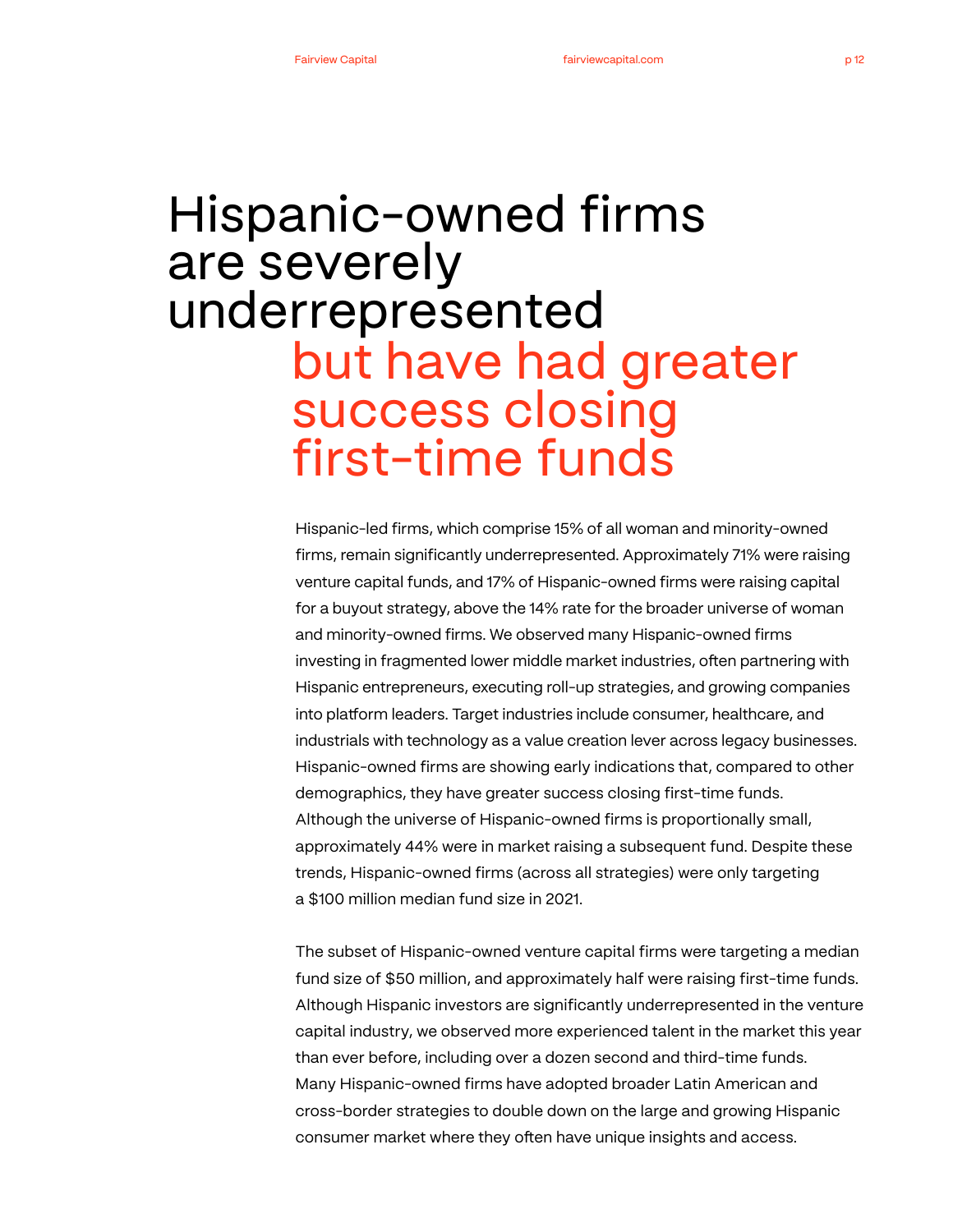### Most Asian-Americanowned firms were in market with a successor fund

Approximately 76% of Asian-American-owned firms were raising venture strategies with buyout and growth strategies each representing at least 10% of the Asian-American-owned firms in the market. The majority of Asian-American-owned firms in market in 2021 were raising a subsequent fund (non-first-time institutional fund). In fact, 30% of these firms were raising their second institutional fund and 25% were raising a third institutional fund or higher. This trend reflects the historical success rate of first-time Asian-American-owned firms. Despite the majority of Asian-American-owned firms in market in 2021 raising a subsequent fund, the median target fund size remained in line with the broader universe of woman and minority-owned firms at \$100 million.

The rate of new Asian-American-owned firm formation also remained high, consistent with the broader universe of woman and minority-owned firms. In 2021, there were 40 first-time Asian-American-owned firm in the market. Approximately one-third of these first-time funds were targeting buyout or growth strategies, a slightly higher proportion than subsequent Asian-American-owned firms in the market.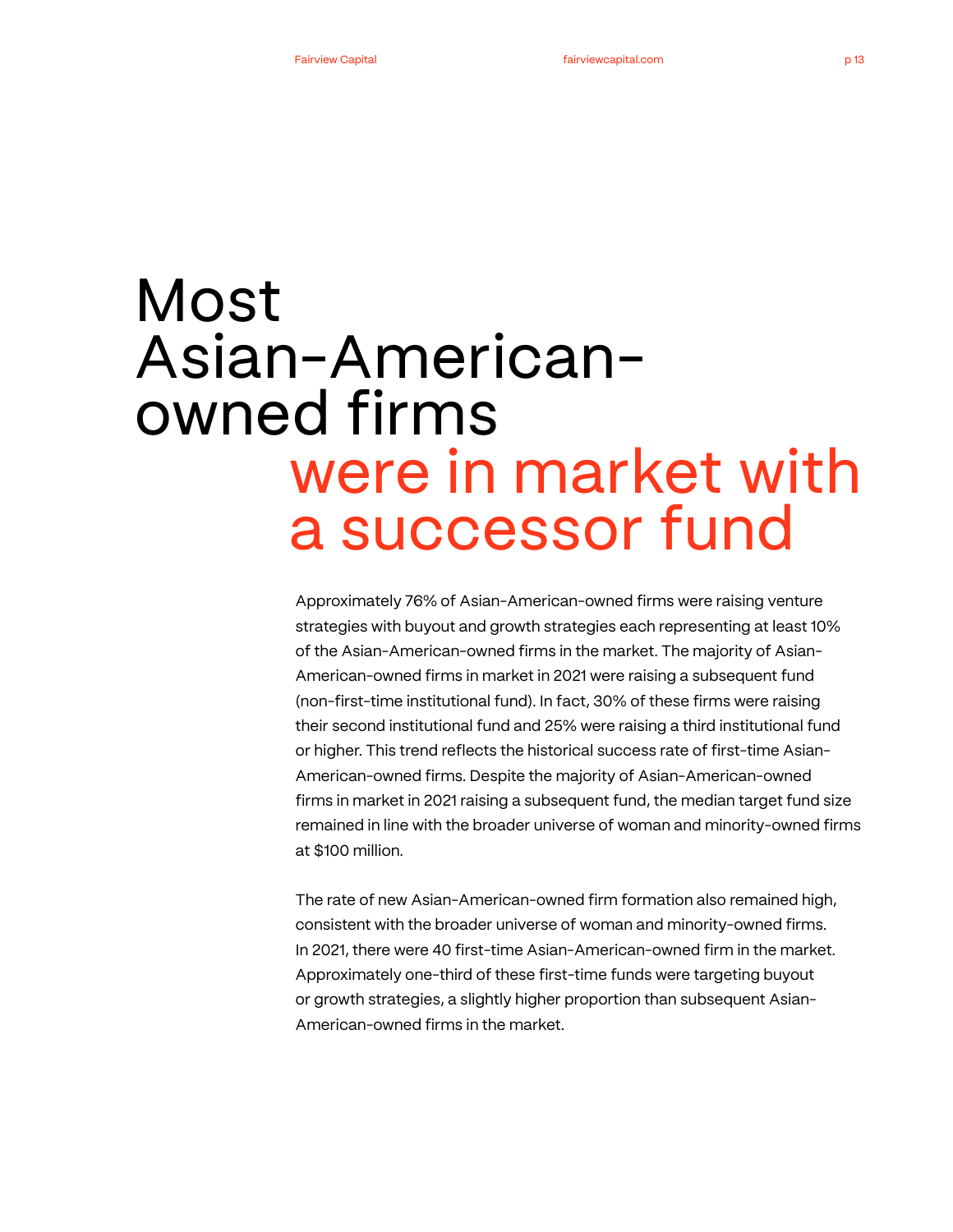### Woman-Owned firms often raise small early-stage funds focused on technologyenabled consumer and healthcare strategies

The number of woman-owned venture capital and private equity firms has been a particularly strong area of growth. This comes with the support of activism and advocacy for gender equality across multiple dimensions in the industry. Experienced women investment professionals finding it difficult to obtain senior positions with tenured firms and those with novel investment approaches are increasingly launching new firms. This is particularly evident at the seed and early stage. From a sector perspective, techenabled consumer and healthcare, inclusive of women's health, are often targeted. Early stage venture funds have smaller fund sizes, a key contributor to the aggregate median fund size of \$75 million.

In 2021, non-minority woman owned firms comprised 58% of womanowned firms in the market, 81% of which were pursuing venture strategies, the highest amongst the demographics profiled. Firm

formation is robust, as 58% of non-minority woman-owned firms were also raising first-time funds. During the year, Asian-Americanwoman owned firms comprised 20% of woman-owned firms in the market. Interestingly, the majority of Asian-American woman owned firms were raising a subsequent fund, a positive trend. The number of African American woman-led firms remains low, with only five more firms in market than 2020. Approximately 94% of African American woman-led firms were raising first-time venture capital funds. Further, African American woman-owned firms were targeting a \$30 million median fund size, well below the \$100 million median fund size for the broader universe of woman and minority-owned firms and the broader industry. Hispanic woman-owned firms were almost exclusively raising venture capital strategies. Most were raising a first-time fund and none was raising a buyout fund.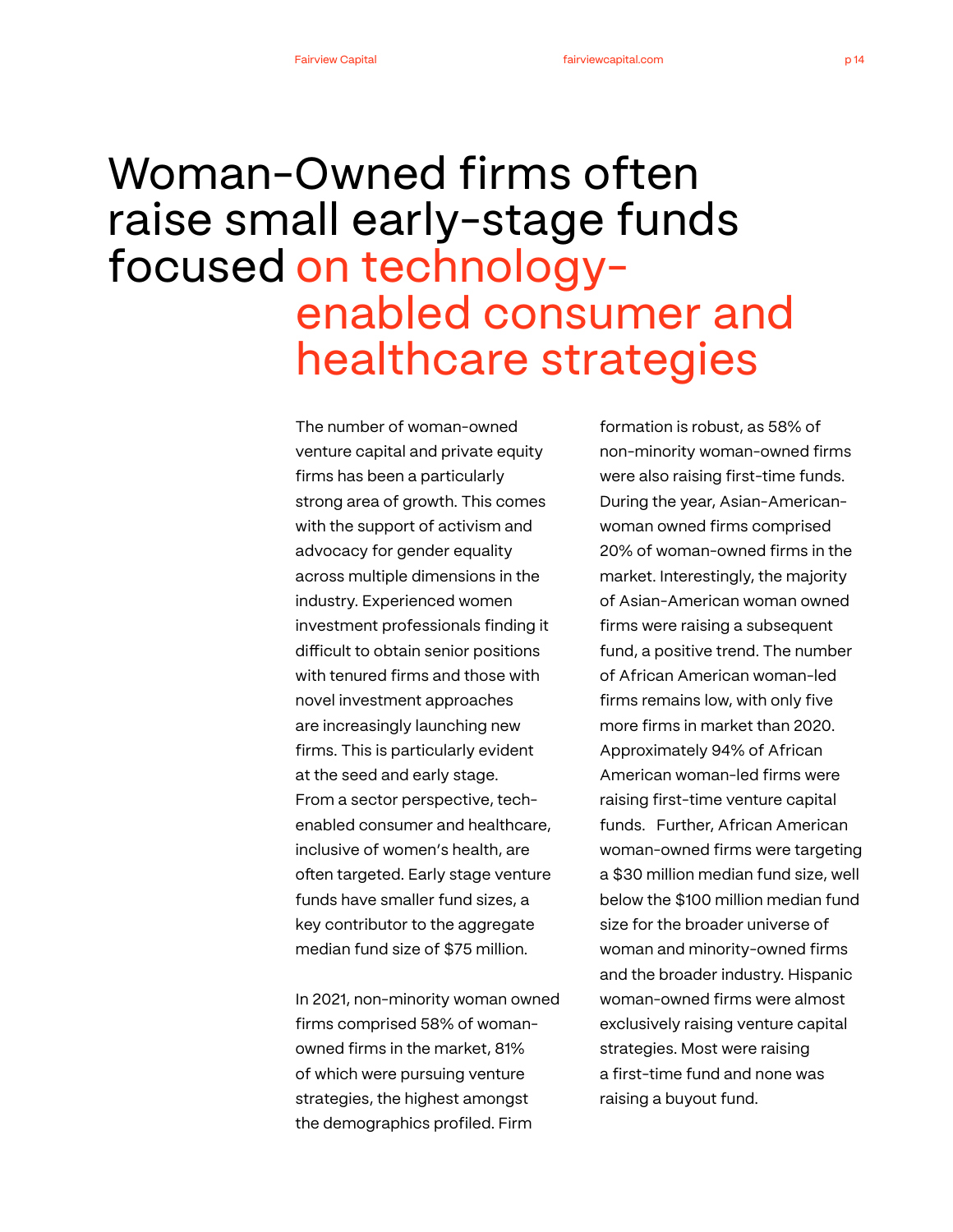**The opportunity set of woman and minority-owned private equity and venture capital firms in 2021 continues to make clear that intentionality on the part of investors is critical.**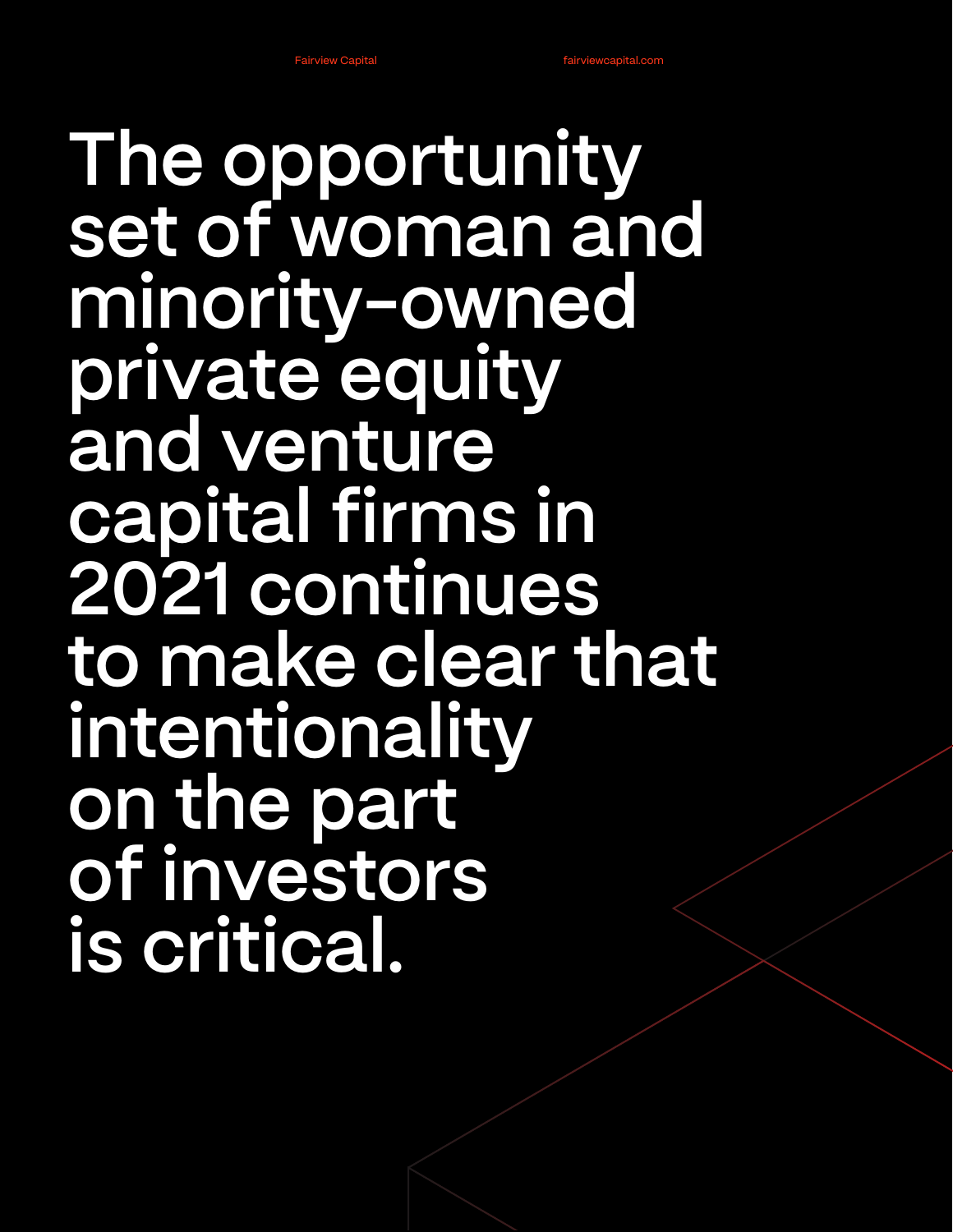Diverse managers feature a diverse multiplier effect at the portfolio company level, while at the same time,

#### firms explicitly targeting woman and minority entrepreneurs are at an all-time high

Fairview has amassed a unique set of data on diverse managers and their portfolio companies. In its active funds-of-funds focused exclusively on investing in funds sponsored by woman and minority-owned private equity and venture capital firms, Fairview observes a natural diverse multiplier effect at the portfolio company level. In one example, 65% of 180+ portfolio companies featured woman or minority executives. In another younger portfolio, 73% of the nearly 50 portfolio companies in the program featured woman or minority executives. None of these Fairview vehicles, nor the sub-funds, have an explicit strategy of investing in woman and

diverse entrepreneurs. Organically, these managers are tapping into their differentiated networks and are explicitly or implicitly presenting themselves to entrepreneurs as less biased and relatable. The results lead to differentiated deal flow, more access to next generation entrepreneurs, and attractive deals and valuations given the proprietary nature of some of these opportunities. We expect to see more deliberate approaches to investing in diverse entrepreneurs in the future as more firms take advantage of this overlooked opportunity set.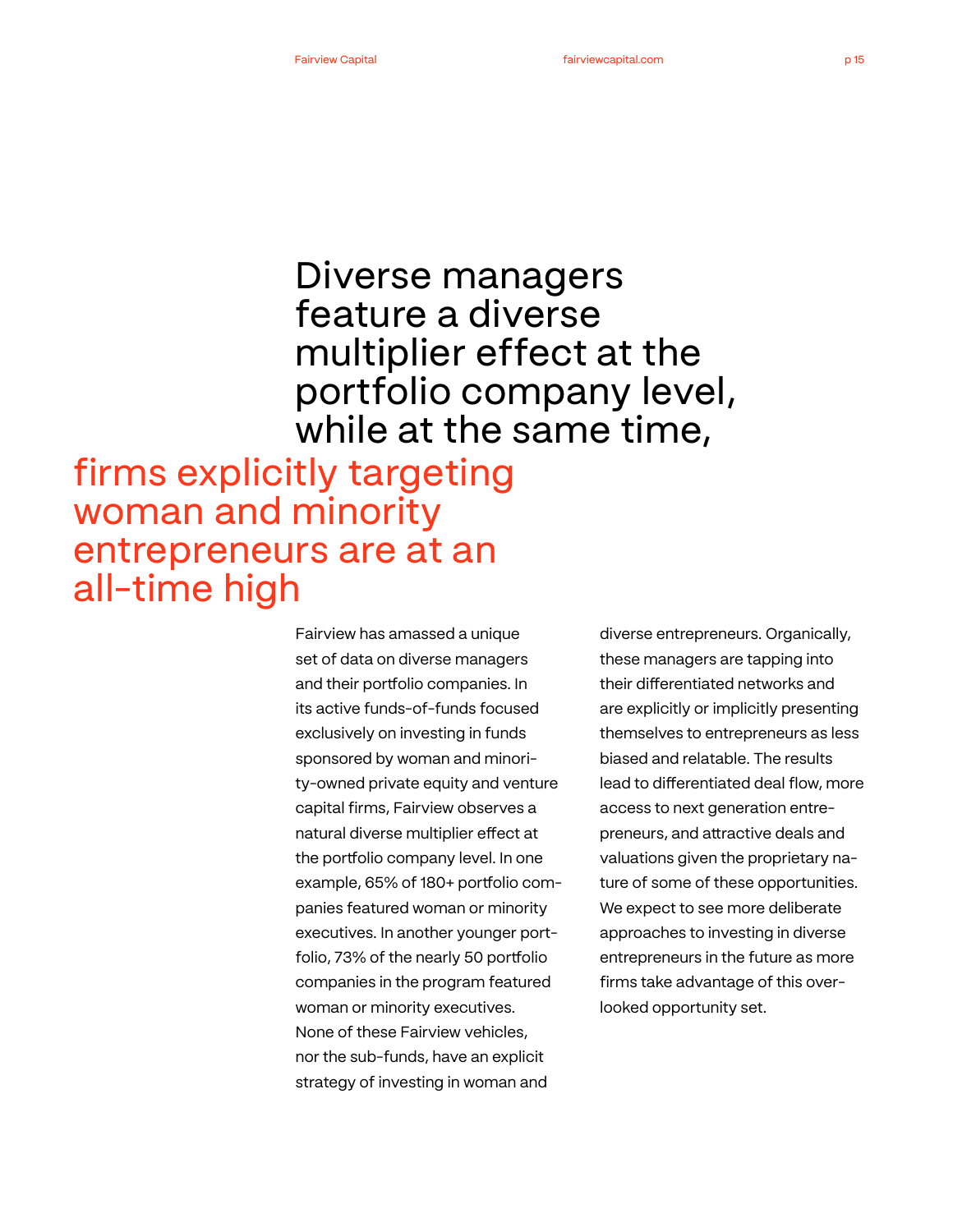### The opportunity to back woman and minority-owned firms has never been greater

The opportunity set of woman and minority-owned private equity and venture capital firm in 2021 exhibited significant growth and dynamism. The characteristics of the firms in market continued to make clear that intentionality on the part of investors interested in the opportunity set is critical. A growing majority, 63%, of the opportunity set lies with new firms raising first-time funds. With a median fund size of \$100 million, the opportunity set skews towards smaller funds. This is against a roster of established tenured firms in the market with increasingly larger fund sizes across all stages. Diverse managers feature fundraising scopes that may be narrower and approaches that are significantly different from larger and more tenured firms. Additionally, a majority and growing proportion of the opportunity set is in venture capital, an asset class that features a high dispersion of returns and favors those investors with specialized networks and knowledge of the category. Fairview is confident that opportunities will continue to be plentiful and rewarding for the institutions that take the time and effort to invest with woman and minority managers.